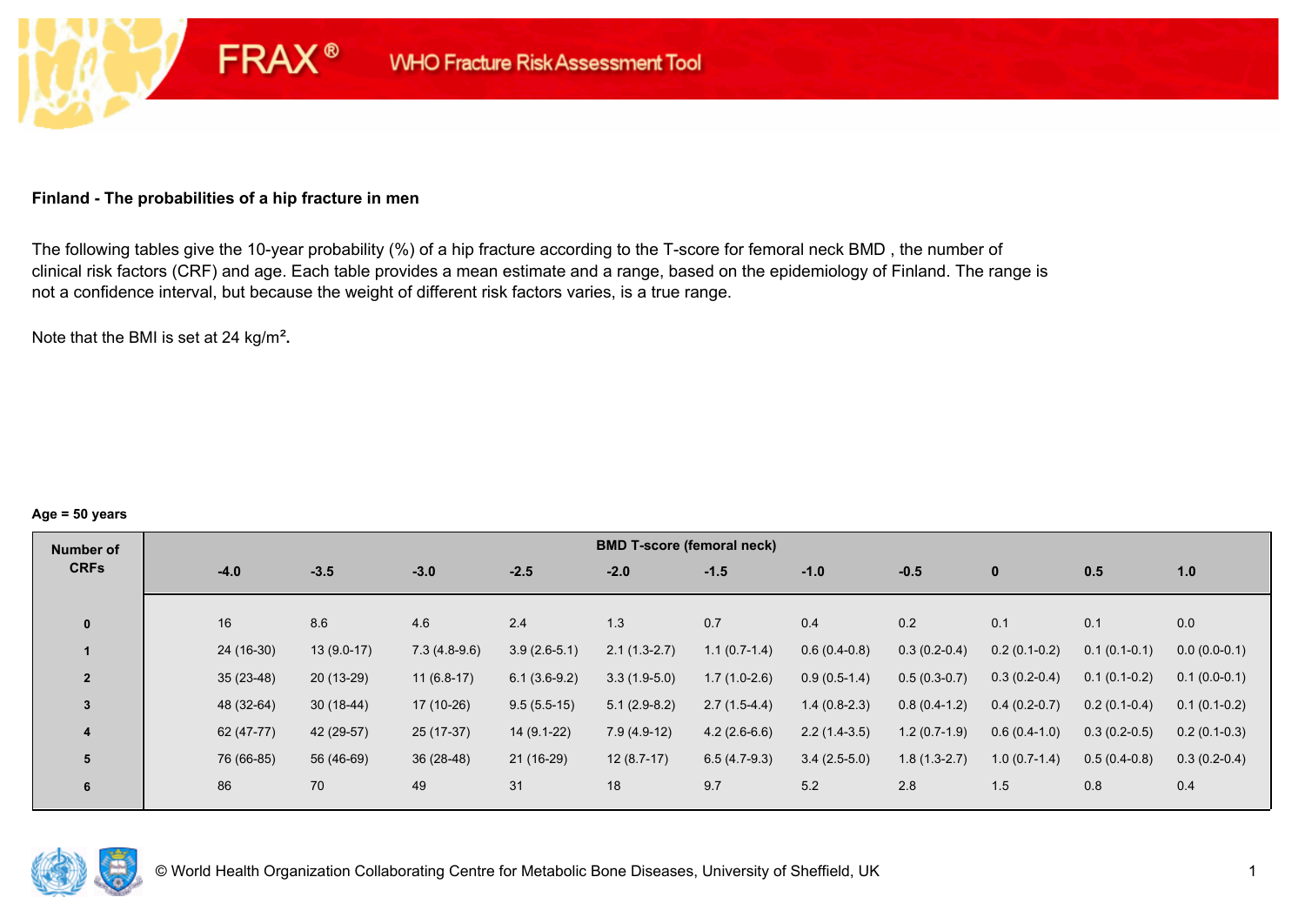**FRAX®** 

# **Age = 55 years**

| Number of      |             |              |                |                | <b>BMD T-score (femoral neck)</b> |                |                |                |                |                |                |
|----------------|-------------|--------------|----------------|----------------|-----------------------------------|----------------|----------------|----------------|----------------|----------------|----------------|
| <b>CRFs</b>    | $-4.0$      | $-3.5$       | $-3.0$         | $-2.5$         | $-2.0$                            | $-1.5$         | $-1.0$         | $-0.5$         | $\bf{0}$       | 0.5            | 1.0            |
| $\mathbf 0$    | 14          | 8.2          | 4.6            | 2.5            | 1.4                               | 0.8            | 0.4            | 0.2            | 0.1            | 0.1            | 0.0            |
|                | $22(15-26)$ | $13(8.6-15)$ | $7.1(4.8-8.8)$ | $3.9(2.6-4.9)$ | $2.2(1.4-2.7)$                    | $1.2(0.8-1.5)$ | $0.6(0.4-0.8)$ | $0.4(0.2-0.4)$ | $0.2(0.1-0.2)$ | $0.1(0.1-0.1)$ | $0.1(0.0-0.1)$ |
| $\overline{2}$ | $31(21-42)$ | 19 (12-26)   | $11(6.7-15)$   | $6.1(3.7-8.7)$ | $3.4(2.0-4.9)$                    | $1.8(1.1-2.7)$ | $1.0(0.6-1.5)$ | $0.6(0.3-0.8)$ | $0.3(0.2-0.5)$ | $0.2(0.1-0.3)$ | $0.1(0.1-0.1)$ |
| $\mathbf{3}$   | 43 (30-57)  | 27 (18-39)   | 16 (10-24)     | $9.2(5.6-14)$  | $5.2(3.1 - 7.9)$                  | $2.9(1.7-4.4)$ | $1.6(0.9-2.4)$ | $0.9(0.5-1.3)$ | $0.5(0.3-0.8)$ | $0.3(0.2-0.4)$ | $0.2(0.1-0.2)$ |
| 4              | 56 (44-70)  | $38(27-51)$  | 24 (16-34)     | 14 (9.3-20)    | $7.8(5.2-12)$                     | $4.4(2.9-6.7)$ | $2.4(1.6-3.7)$ | $1.3(0.9-2.0)$ | $0.7(0.5-1.2)$ | $0.4(0.3-0.7)$ | $0.2(0.2-0.4)$ |
| 5              | 69 (62-79)  | $51(43-63)$  | $33(27-44)$    | 20 (16-28)     | $12(9.1-16)$                      | $6.6(5.1-9.3)$ | $3.7(2.8-5.2)$ | $2.0(1.6-2.9)$ | $1.1(0.9-1.6)$ | $0.6(0.5-0.9)$ | $0.4(0.3-0.5)$ |
| 6              | 80          | 64           | 45             | 29             | 17                                | 9.8            | 5.5            | 3.0            | 1.7            | 1.0            | 0.6            |

### **Age = 60 years**

| Number of      |             |              |                |                | <b>BMD T-score (femoral neck)</b> |                |                |                |                |                |                |
|----------------|-------------|--------------|----------------|----------------|-----------------------------------|----------------|----------------|----------------|----------------|----------------|----------------|
| <b>CRFs</b>    | $-4.0$      | $-3.5$       | $-3.0$         | $-2.5$         | $-2.0$                            | $-1.5$         | $-1.0$         | $-0.5$         | $\mathbf 0$    | 0.5            | 1.0            |
| $\mathbf{0}$   | 12          | 7.3          | 4.3            | 2.5            | 1.5                               | 0.9            | 0.5            | 0.3            | 0.2            | 0.1            | 0.1            |
|                | 18 (13-21)  | $11(7.7-13)$ | $6.5(4.5-7.7)$ | $3.8(2.6-4.5)$ | $2.2(1.5-2.7)$                    | $1.3(0.9-1.5)$ | $0.8(0.5-0.9)$ | $0.4(0.3-0.5)$ | $0.3(0.2-0.3)$ | $0.2(0.1-0.2)$ | $0.1(0.1-0.1)$ |
| $\overline{2}$ | 26 (18-33)  | $16(11-21)$  | $9.7(6.4-13)$  | $5.8(3.7-7.9)$ | $3.4(2.2-4.7)$                    | $2.0(1.3-2.8)$ | $1.2(0.7-1.6)$ | $0.7(0.4-0.9)$ | $0.4(0.3-0.6)$ | $0.2(0.2-0.3)$ | $0.1(0.1-0.2)$ |
| 3              | $35(25-46)$ | $23(16-31)$  | 14 (9.5-20)    | $8.6(5.7-12)$  | $5.1(3.3-7.4)$                    | $3.0(1.9-4.4)$ | $1.8(1.1-2.6)$ | $1.0(0.7-1.5)$ | $0.6(0.4-0.9)$ | $0.4(0.2-0.6)$ | $0.2(0.1-0.3)$ |
| 4              | 46 (37-58)  | $32(24-42)$  | $20(15-28)$    | $13(9.0-18)$   | $7.6(5.4-11)$                     | $4.5(3.2-6.6)$ | $2.7(1.9-3.9)$ | $1.6(1.1-2.3)$ | $0.9(0.7-1.4)$ | $0.6(0.4-0.8)$ | $0.3(0.2-0.5)$ |
| 5              | 58 (52-68)  | 42 (37-53)   | 29 (24-37)     | 18 (15-24)     | $11(9.2-15)$                      | $6.7(5.5-9.3)$ | $4.0(3.2-5.5)$ | $2.3(1.9-3.3)$ | $1.4(1.2-2.0)$ | $0.8(0.7-1.2)$ | $0.5(0.4-0.7)$ |
| 6              | 69          | 54           | 39             | 25             | 16                                | 9.7            | 5.8            | 3.4            | 2.1            | 1.3            | 0.8            |

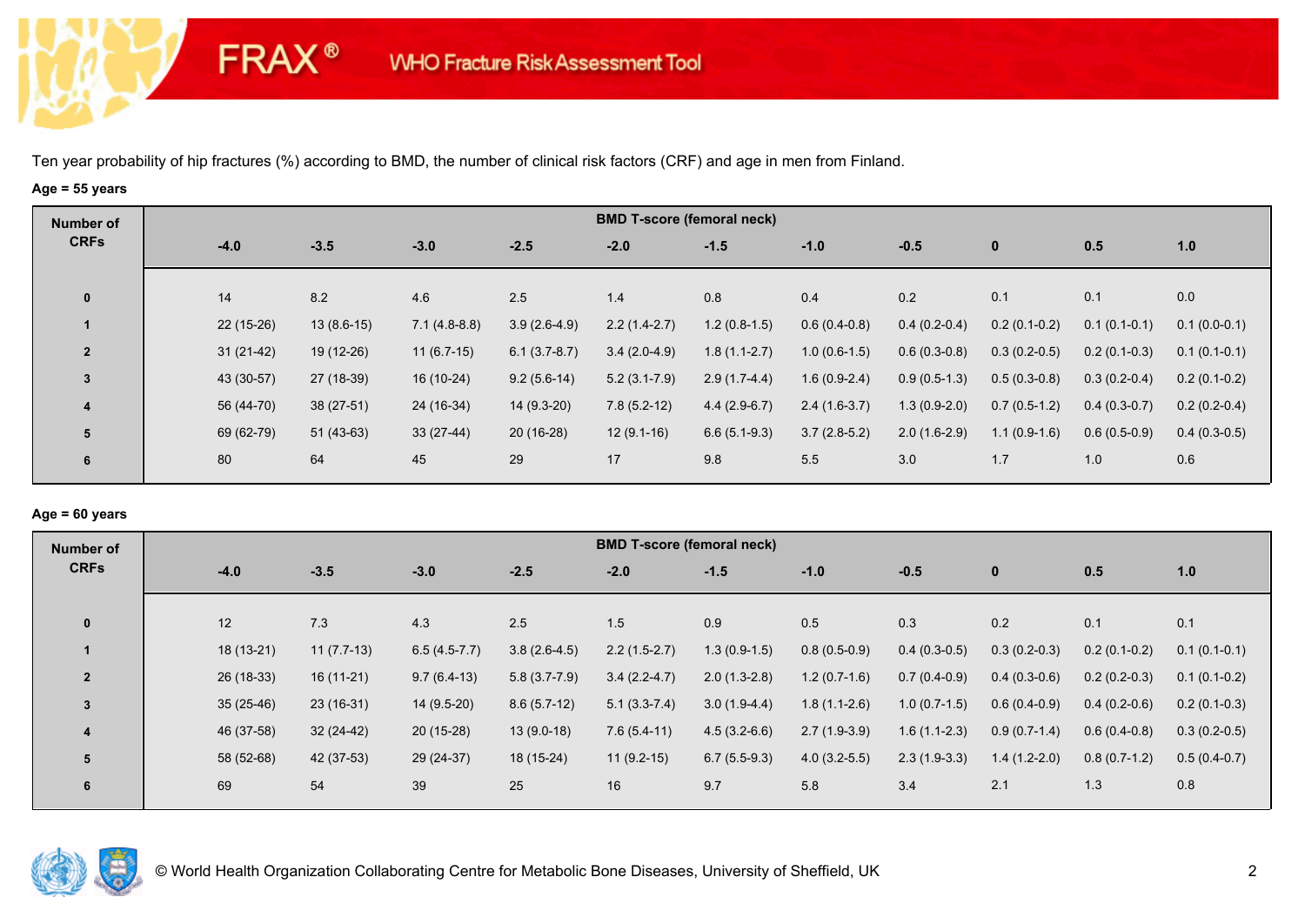**FRAX®** 

# **Age = 65 years**

| Number of               |             |              |                |                | <b>BMD T-score (femoral neck)</b> |                |                |                |                |                |                |
|-------------------------|-------------|--------------|----------------|----------------|-----------------------------------|----------------|----------------|----------------|----------------|----------------|----------------|
| <b>CRFs</b>             | $-4.0$      | $-3.5$       | $-3.0$         | $-2.5$         | $-2.0$                            | $-1.5$         | $-1.0$         | $-0.5$         | $\bf{0}$       | 0.5            | 1.0            |
| $\mathbf 0$             | 12          | 7.4          | 4.7            | 2.9            | 1.8                               | 1.1            | 0.7            | 0.4            | 0.3            | 0.2            | 0.1            |
|                         |             |              |                |                |                                   |                |                |                |                |                |                |
| $\mathbf 1$             | $17(12-19)$ | $11(7.8-12)$ | $6.9(4.9-7.9)$ | $4.3(3.1-5.0)$ | $2.7(1.9-3.1)$                    | $1.7(1.2-1.9)$ | $1.0(0.7-1.2)$ | $0.6(0.5-0.8)$ | $0.4(0.3-0.5)$ | $0.3(0.2-0.3)$ | $0.2(0.1-0.2)$ |
| $\overline{2}$          | 23 (17-29)  | 15 (11-19)   | $10(6.9-13)$   | $6.3(4.3-8.1)$ | $4.0(2.7-5.1)$                    | $2.5(1.7-3.2)$ | $1.5(1.0-2.0)$ | $1.0(0.6-1.3)$ | $0.6(0.4-0.8)$ | $0.4(0.3-0.5)$ | $0.2(0.2-0.3)$ |
| $\mathbf{3}$            | $31(24-39)$ | $22(16-28)$  | 14 (10-19)     | $9.1(6.5-12)$  | $5.8(4.1 - 7.8)$                  | $3.6(2.5-4.9)$ | $2.3(1.6-3.1)$ | $1.4(1.0-2.0)$ | $0.9(0.6-1.3)$ | $0.6(0.4-0.8)$ | $0.4(0.3-0.5)$ |
| $\overline{\mathbf{4}}$ | 41 (34-50)  | $29(23-37)$  | $20(15-26)$    | $13(10-18)$    | $8.4(6.3-12)$                     | $5.3(4.0-7.4)$ | $3.3(2.5-4.7)$ | $2.1(1.6-3.0)$ | $1.3(1.0-1.9)$ | $0.9(0.6-1.2)$ | $0.5(0.4-0.8)$ |
| 5                       | 51 (47-59)  | 38 (34-47)   | 27 (24-34)     | 18 (16-24)     | $12(10-16)$                       | $7.6(6.6-10)$  | $4.8(4.1-6.6)$ | $3.0(2.6-4.2)$ | $2.0(1.7-2.7)$ | $1.3(1.1-1.7)$ | $0.8(0.7-1.1)$ |
| 6                       | 61          | 48           | 35             | 25             | 17                                | 11             | 6.9            | 4.4            | 2.8            | 1.8            | 1.2            |

### **Age = 70 years**

| Number of      |             |             |               |                | <b>BMD T-score (femoral neck)</b> |                |                |                |                |                |                |
|----------------|-------------|-------------|---------------|----------------|-----------------------------------|----------------|----------------|----------------|----------------|----------------|----------------|
| <b>CRFs</b>    | $-4.0$      | $-3.5$      | $-3.0$        | $-2.5$         | $-2.0$                            | $-1.5$         | $-1.0$         | $-0.5$         | $\mathbf 0$    | 0.5            | 1.0            |
| $\mathbf{0}$   | 12          | 8.0         | 5.4           | 3.6            | 2.4                               | 1.5            | 1.0            | 0.7            | 0.5            | 0.3            | 0.2            |
|                |             |             |               |                |                                   |                |                |                |                |                |                |
|                | 18 (16-23)  | $13(11-16)$ | $8.5(7.5-11)$ | $5.7(5.0-7.4)$ | $3.8(3.3-5.0)$                    | $2.5(2.2-3.3)$ | $1.7(1.4-2.2)$ | $1.1(1.0-1.4)$ | $0.8(0.7-1.0)$ | $0.5(0.4-0.7)$ | $0.3(0.3-0.5)$ |
| $\overline{2}$ | $27(22-33)$ | 19 (16-24)  | $13(11-17)$   | $9.0(7.4-12)$  | $6.1(5.0-8.0)$                    | $4.0(3.3-5.4)$ | $2.7(2.2-3.6)$ | $1.8(1.5-2.4)$ | $1.2(1.0-1.6)$ | $0.8(0.7-1.1)$ | $0.6(0.5-0.8)$ |
| $\overline{3}$ | $37(31-44)$ | 28 (23-34)  | $20(16-25)$   | $14(11-17)$    | $9.5(7.4-12)$                     | $6.4(5.0-8.2)$ | $4.3(3.3-5.5)$ | $2.9(2.2-3.7)$ | $2.0(1.5-2.5)$ | $1.3(1.0-1.7)$ | $0.9(0.7-1.2)$ |
| 4              | 49 (41-55)  | 38 (31-44)  | $29(23-34)$   | $21(16-25)$    | $15(11-18)$                       | $10(7.6-12)$   | $6.8(5.1-8.2)$ | $4.6(3.4-5.6)$ | $3.2(2.3-3.8)$ | $2.2(1.6-2.6)$ | $1.5(1.1-1.8)$ |
| 5              | 60 (52-64)  | $50(42-54)$ | 40 (32-43)    | $30(24-32)$    | $22(17-24)$                       | $15(12-17)$    | $11(8.0-12)$   | $7.3(5.5-8.1)$ | $5.0(3.8-5.6)$ | $3.5(2.6-3.9)$ | $2.4(1.8-2.7)$ |
| 6              | 69          | 61          | 51            | 41             | 31                                | 23             | 16             | 11             | 7.9            | 5.5            | 3.8            |

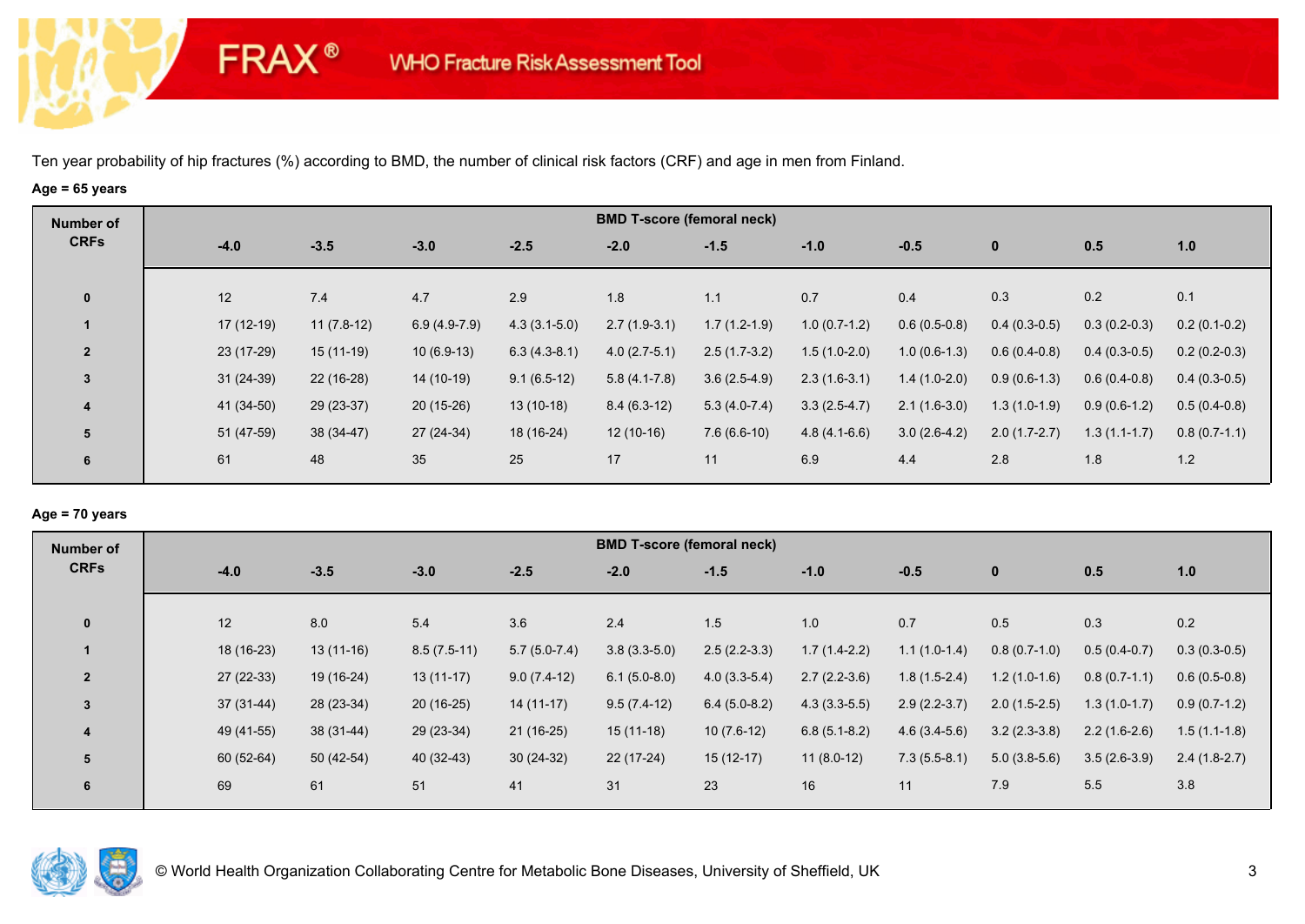**FRAX®** 

# **Age = 75 years**

| Number of      |             |             |              |               |               | <b>BMD T-score (femoral neck)</b> |                |                |                  |                |                |
|----------------|-------------|-------------|--------------|---------------|---------------|-----------------------------------|----------------|----------------|------------------|----------------|----------------|
| <b>CRFs</b>    | $-4.0$      | $-3.5$      | $-3.0$       | $-2.5$        | $-2.0$        | $-1.5$                            | $-1.0$         | $-0.5$         | $\mathbf 0$      | 0.5            | 1.0            |
| $\mathbf 0$    | 12          | 8.3         | 5.9          | 4.1           | 2.9           | 2.0                               | 1.4            | 1.0            | 0.7              | 0.5            | 0.4            |
|                | $20(15-38)$ | $15(11-29)$ | $11(8.1-22)$ | $7.7(5.8-16)$ | $5.5(4.1-12)$ | $3.9(2.9-8.4)$                    | $2.7(2.0-6.0)$ | $2.0(1.4-4.3)$ | $1.4(1.0-3.1)$   | $1.0(0.7-2.2)$ | $0.7(0.5-1.6)$ |
| $\overline{2}$ | $30(21-48)$ | 24 (15-39)  | 18 (11-31)   | $13(8.1-24)$  | $9.7(5.8-18)$ | $6.9(4.1-13)$                     | $4.9(2.8-9.3)$ | $3.6(2.0-6.8)$ | $2.6(1.5-5.0)$   | $1.9(1.1-3.6)$ | $1.3(0.8-2.6)$ |
| $\mathbf{3}$   | 43 (27-58)  | $35(21-50)$ | 28 (15-41)   | $21(11-32)$   | $16(8.1-25)$  | $12(5.8-19)$                      | $8.4(4.1-14)$  | $6.2(3.0-10)$  | $4.5(2.1 - 7.4)$ | $3.3(1.5-5.4)$ | $2.4(1.1-3.9)$ |
| 4              | 55 (36-66)  | 47 (28-58)  | $39(22-50)$  | $31(16-41)$   | 24 (12-32)    | $19(8.6-25)$                      | $14(6.1-19)$   | $10(4.5-14)$   | $7.6(3.2-10)$    | $5.6(2.3-7.6)$ | $4.1(1.7-5.6)$ |
| 5              | 67 (46-73)  | 60 (37-66)  | 52 (30-58)   | 44 (23-50)    | $35(17-41)$   | 28 (13-32)                        | $21(9.2-25)$   | $16(6.8-19)$   | $12(5.0-14)$     | $9.1(3.6-11)$  | $6.7(2.7-7.8)$ |
| 6              | 76          | 71          | 64           | 56            | 48            | 39                                | 31             | 25             | 19               | 14             | 11             |

### **Age = 80 years**

| <b>Number of</b> |        |             |              |              |               | <b>BMD T-score (femoral neck)</b> |                |                |                |                |                |                |
|------------------|--------|-------------|--------------|--------------|---------------|-----------------------------------|----------------|----------------|----------------|----------------|----------------|----------------|
| <b>CRFs</b>      | $-4.0$ |             | $-3.5$       | $-3.0$       | $-2.5$        | $-2.0$                            | $-1.5$         | $-1.0$         | $-0.5$         | $\mathbf 0$    | 0.5            | 1.0            |
| $\mathbf{0}$     | 10     |             | 7.6          | 5.7          | 4.2           | 3.1                               | 2.3            | 1.7            | 1.3            | 1.0            | 0.7            | 0.6            |
|                  |        | $17(13-33)$ | $13(9.8-27)$ | $10(7.4-21)$ | $7.7(5.5-16)$ | $5.8(4.1-13)$                     | $4.3(3.0-9.5)$ | $3.2(2.3-7.2)$ | $2.5(1.7-5.5)$ | $1.9(1.3-4.2)$ | $1.4(1.0-3.2)$ | $1.1(0.7-2.4)$ |
| $\overline{2}$   |        | 26 (17-44)  | $21(13-36)$  | 17 (9.8-29)  | $13(7.4-23)$  | $9.9(5.6-18)$                     | $7.5(4.2-14)$  | $5.7(3.1-11)$  | $4.4(2.4-8.3)$ | $3.4(1.8-6.4)$ | $2.6(1.4-4.9)$ | $2.0(1.1-3.8)$ |
| $\overline{3}$   |        | $37(22-53)$ | 31 (17-46)   | $25(13-38)$  | $20(10-31)$   | $16(7.7-25)$                      | $12(5.8-20)$   | $9.4(4.4-15)$  | $7.3(3.4-12)$  | $5.7(2.6-9.5)$ | $4.4(2.0-7.4)$ | $3.4(1.5-5.7)$ |
| 4                |        | 49 (29-61)  | 42 (24-54)   | 36 (19-47)   | 29 (14-40)    | 24 (11-33)                        | $19(8.5-26)$   | $15(6.4-21)$   | $12(5.0-17)$   | $9.2(3.8-13)$  | $7.1(3.0-10)$  | $5.5(2.3-7.9)$ |
| 5                |        | 61 (39-67)  | 54 (32-61)   | 48 (26-54)   | 41 (21-46)    | 34 (16-39)                        | 28 (12-32)     | $22(9.5-26)$   | 18 (7.4-21)    | $14(5.8-17)$   | $11(4.4-13)$   | $8.8(3.4-11)$  |
| 6                | 71     |             | 66           | 60           | 53            | 46                                | 38             | 32             | 26             | 21             | 17             | 14             |